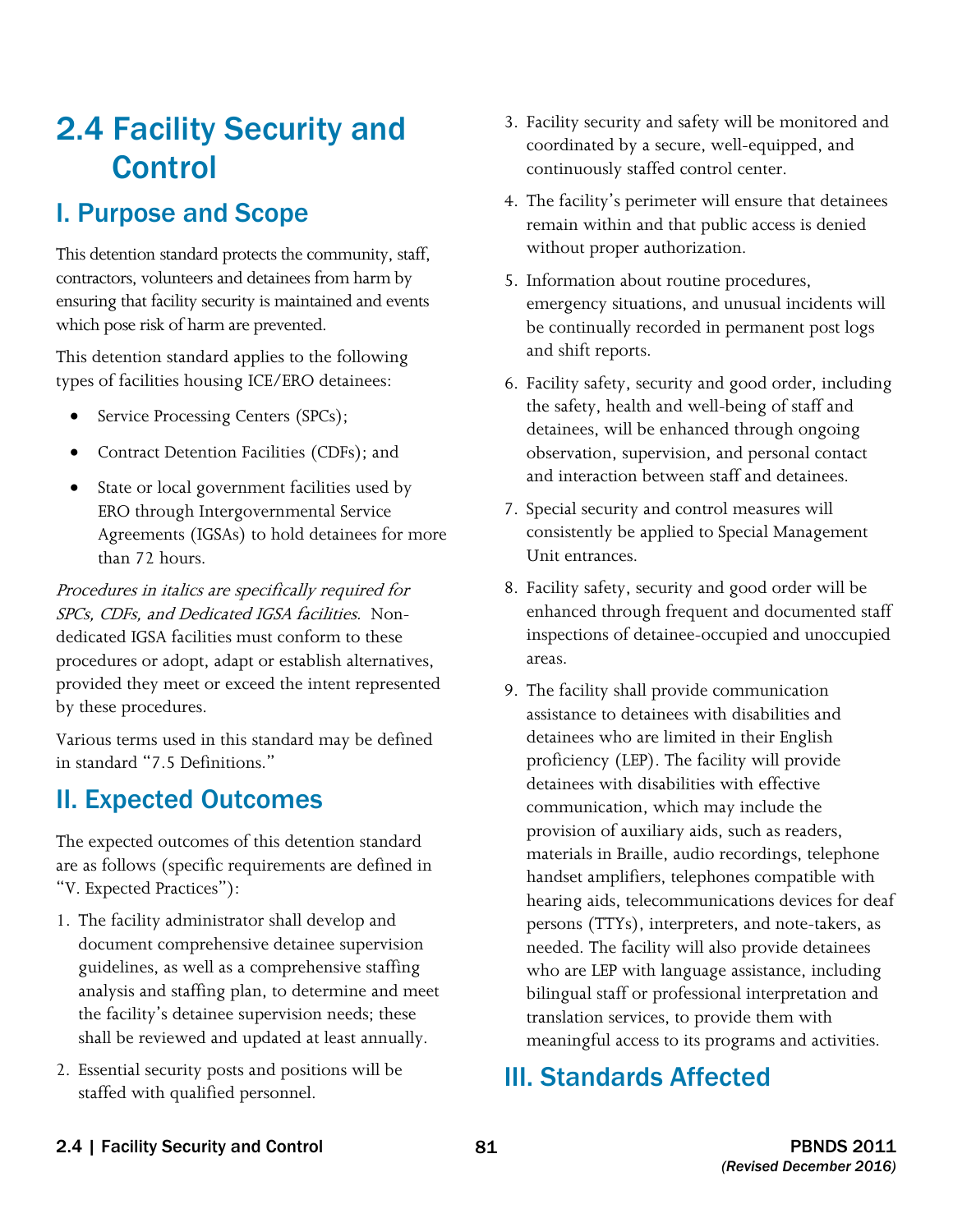This detention standard replaces "Facility Security and Control" dated 12/2/2008.

## IV. References

American Correctional Association, Performancebased Standards for Adult Local Detention Facilities, 4th Edition: 4-ALDF-2A-01 through 2A-14, 2A-18, 2C-01, 2C-02, 7F-06

 Standards 2011: ICE/ERO Performance-based National Detention

- "2.3 Contraband";
- "2.5 Funds and Personal Property";
- "2.7 Key and Lock Control";
- "2.8 Population Counts";
- "2.9 Post Orders";
- "2.12 Special Management Units";
- "2.15 Use of Force and Restraints";
- "2.14 Tool Control";
- "5.1 Correspondence and Other Mail";
- "5.7 Visitation"; and
- "6.2 Grievance System."

"Standards to Prevent, Detect, and Respond to Sexual Abuse and Assault in Confinement Facilities," 79 Fed. Reg. 13100 (Mar. 7, 2014).

## V. Expected Practices

### A. Detainee Supervision and Monitoring

 abuse assault, other forms of violence or harassment, Each facility shall ensure that it maintains sufficient supervision of detainees, including through appropriate staffing levels and, where applicable, video monitoring, to protect detainees against sexual and to prevent significant self-harm and suicide. Security staffing shall be sufficient to maintain facility security and prevent or minimize events that pose a risk of harm to persons and property.

The facility administrator shall develop and document comprehensive detainee supervision guidelines, as well as a comprehensive staffing analysis and staffing plan, to determine and meet the facility's detainee supervision needs; these shall be reviewed and updated at least annually. Essential posts and positions shall be filled with qualified personnel.

 incidents of sexual abuse as well as other incidents In determining adequate levels of detainee supervision and determining the need for video monitoring, the facility administrator shall take into consideration generally accepted detention and correctional practices, any judicial findings of inadequacy, the physical layout of each facility, the composition of the detainee population, the prevalence of substantiated and unsubstantiated reflecting on facility security and detainee safety, the findings and recommendations of sexual abuse incident review reports or other findings reflecting on facility security and detainee safety, the length of time detainees spend in agency custody, and any other relevant factors.

At least one male and one female staff member shall be on duty at all times in a facility housing both male and female detainees.

All security posts shall be guided by standard "2.9 Post Orders."

### B. Control Centers

Each facility shall have a secure control center that is staffed continuously, 24/7. Control center staff shall monitor and coordinate facility security, life-safety and communication systems.

 include (but are not limited to) key control, count The standards on "Key and Lock Control" and The Chief of Security shall carefully screen officers for the highly responsible control center post assignment(s). The Control officer's responsibilities procedures and public-address-system operations. "Population Counts" detail requirements for key

### 2.4 | Facility Security and Control 82 82 PBNDS 2011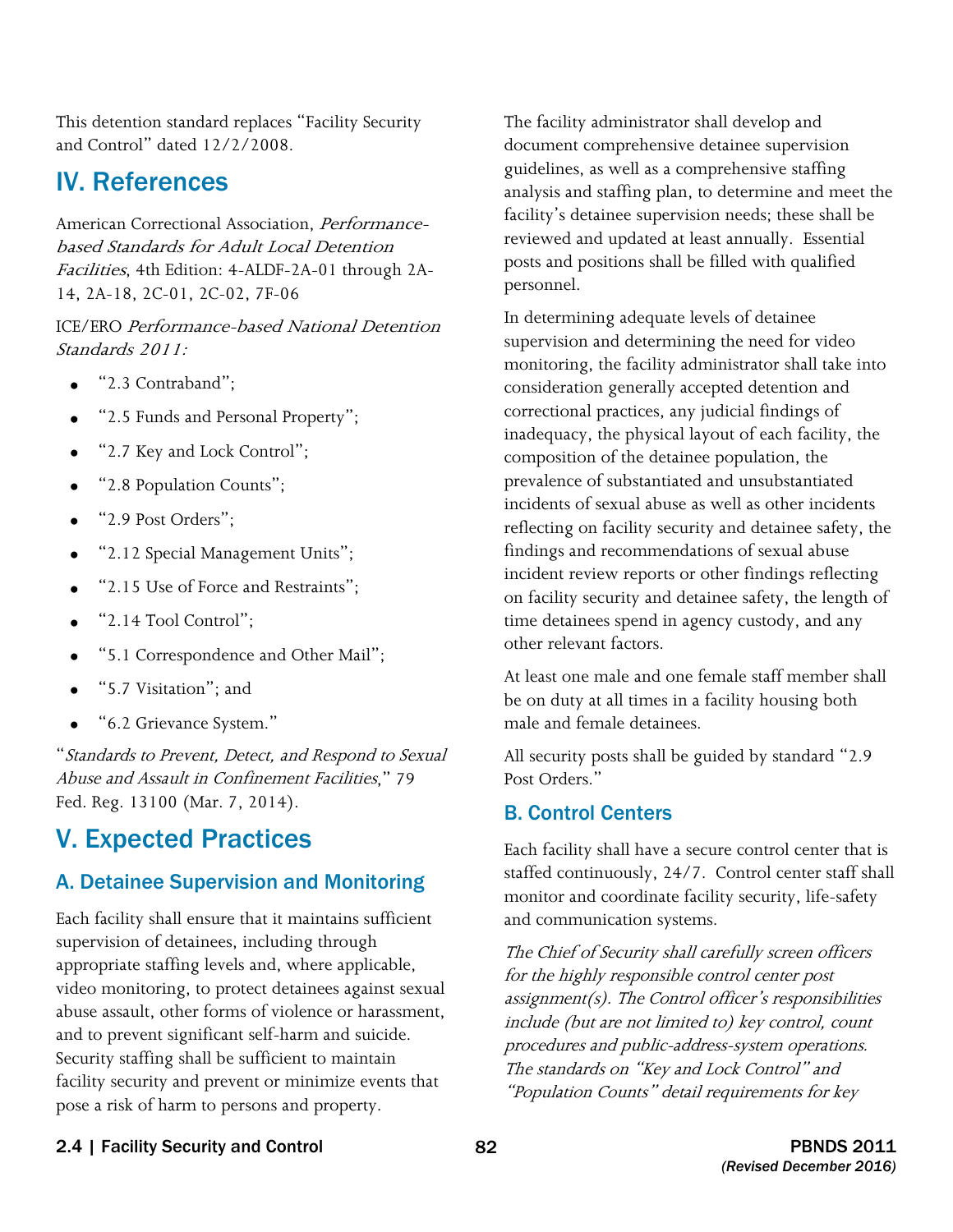#### control and counts.

The facility administrator shall establish procedures to implement the following control center requirements:

- 1. round-the-clock staffing;
- 2. limited staff access;
- 3. no detainee access (in a control center, staff must perform cleaning duties that elsewhere in the facility may ordinarily be assigned to detainees);
- 4. round-the-clock communications;
- 5. maintenance of a list of the current home and cell phone numbers of every staff member assigned to the facility, including administrative/support services staff members, all situation response team members (SRTs), hostage negotiation team member (HNTs) and applicable law enforcement agencies. If any staff member is inaccessible by phone, other means of off-duty contact approved by the facility administrator, such as a pager number or e-mail address, may be listed; the list shall:
	- a. be on file in both the control center and the shift supervisor's office;
	- b. be maintained in a secure file;
	- c. be used for emergency recall or urgent business only;
	- d. be updated at least quarterly; and
	- e. prominently feature the following notice:

 "This information must be safeguarded. Use is restricted to those who need the information in the performance of their official duties. Misuse shall subject the user to criminal liability. This agency shall view any misuse of this information as a serious violation of the Employee Code of Conduct, which may result in disciplinary action, including removal."

6. round-the-clock accountability for equipment; and

7. a watch call system (officer safety checks) to the control center by all staff, ordinarily to occur every half-hour between 6:00 P.M. and 6:00 A.M. Individual facility policy may designate another post to conduct watch calls. Any exception to exempt staff from making watch calls as described in this standard requires the approval of the facility administrator.

### C. Perimeter Security

#### 1. Front Entrance

 The facility's front entrance shall be a controlled access point. Entrance into the secure perimeter shall be controlled by a sally port (or equivalent with electronic interlocking doors or grilles) to prevent unauthorized entry or exit.

 selected and expected to present a neat and Staff assigned to the front entrance post shall be professional appearance, exercise public relations skills of courtesy and tact, and interact and communicate easily and effectively with diverse people. Front entrance staff is expected to uphold these responsibilities while also maintaining security and enforcing regulations.

a. Identification and Searches

 without government-issued photo identification. b. Record The officer assigned to this post shall check the identification documents of every visitor, employee and other person entering or leaving the facility. No adult visitor may be admitted

- - 1) The post officer shall maintain the visitor logbook, a bound ledger in which all non-staff visits are to be recorded.
	- 2) Every entry in the logbook shall identify the person or department visited, date and time of the visitor's arrival, purpose of visit, unusual requests and time of departure.
	- 3) The entry for a person visiting a detainee shall also include the name and A-number of the
- 2.4 | Facility Security and Control 83 PBNDS 2011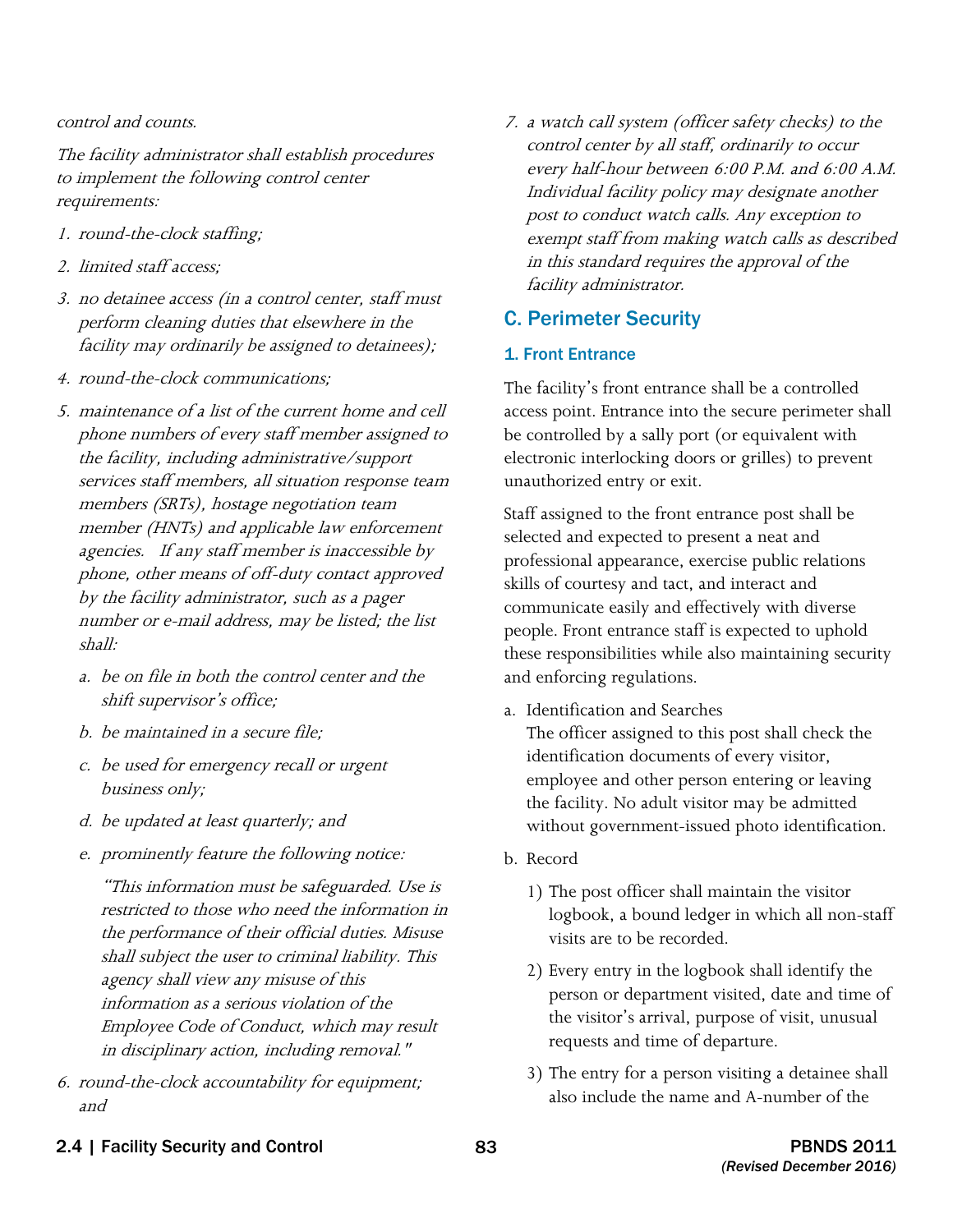detainee being visited, and the address and relationship to the detainee. The post officer shall require the visitor to print and sign his/her name in the visitor logbook.

- 4) All ICE/ERO employees shall wear ICE/EROissued identification cards (to include photograph and name). The facility shall maintain a tracking mechanism for all staff permanently stationed at the facility. This mechanism shall include a process to rapidly verify all staff entering and leaving the perimeter.
- procedures for tracking the arrivals and the main gate/front entrance officer shall photograph, issue date, expiration date (if 5) The facility administrator shall establish departures of contract employees. However, maintain a separate file of contract employee Forms G-74, or equivalent, laminated, with applicable), and the facility administrator's signature.
- c. Visitor Passes

The facility administrator shall establish procedures for issuing color-coded visitor passes to all visitors entering the facility via the main gate/front entrance. Visitors must prominently display this pass on an outer garment, where it is visible (at a glance) to staff.

The post officer shall check the validity of the identification. In exchange for the photoidentification card (e.g., driver's license, student ID card), the post officer shall issue the visitor a color-coded pass, provided the photo resembles the visitor closely enough to identify the visitor. The visitor must leave his/her photoidentification card with the post officer until the end of the visit, marked by the time-out entry in the logbook.

The post officer shall hold all visitor identification cards at the main gate front entrance, for the

following security reasons:

- 1) to account for visitors in the event of an emergency (e.g., medical, fire, hostage situation, or other incident);
- 2) as a check on logbook data; and
- 3) as a disincentive for criminal or disruptive behavior (e.g., distributing drugs or other contraband; inciting an internal disturbance or riot, etc.).
- the facility, and official visitors from other d. Blue Visitor Passes (or color-coded equivalent) ICE/ERO employees not permanently stationed at Department of Homeland Security agencies, shall receive "blue" passes. Visitors with blue passes do not need, but may request, escorts.

The post officer shall record every official visitor's arrivals and departures in the visitor logbook, including the person or department visited, date and time of visitor's arrival, purpose of visit, unusual requests and time of departure.

To save time, all ICE/ERO employees with frequent business at the facility but stationed elsewhere shall complete a G-74 form, or equivalent, for the front-entrance personal data card file.

- e. Yellow Visitor Passes (or color-coded equivalent) Law enforcement officers not directly connected with ICE/ERO, vendors and other persons visiting in an official capacity shall receive "yellow" passes. Their visits shall be recorded in the visitor logbook. Escorts are required for visitors with yellow passes.
- f. Orange Visitor Passes (or color-coded equivalent) "Orange" passes shall be distributed to contractual construction service personnel, including:
	- 1) representatives of the Army Corps of Engineers, and
	- 2) contractors, including sub-contractors, employees, laborers, supervisors, etc.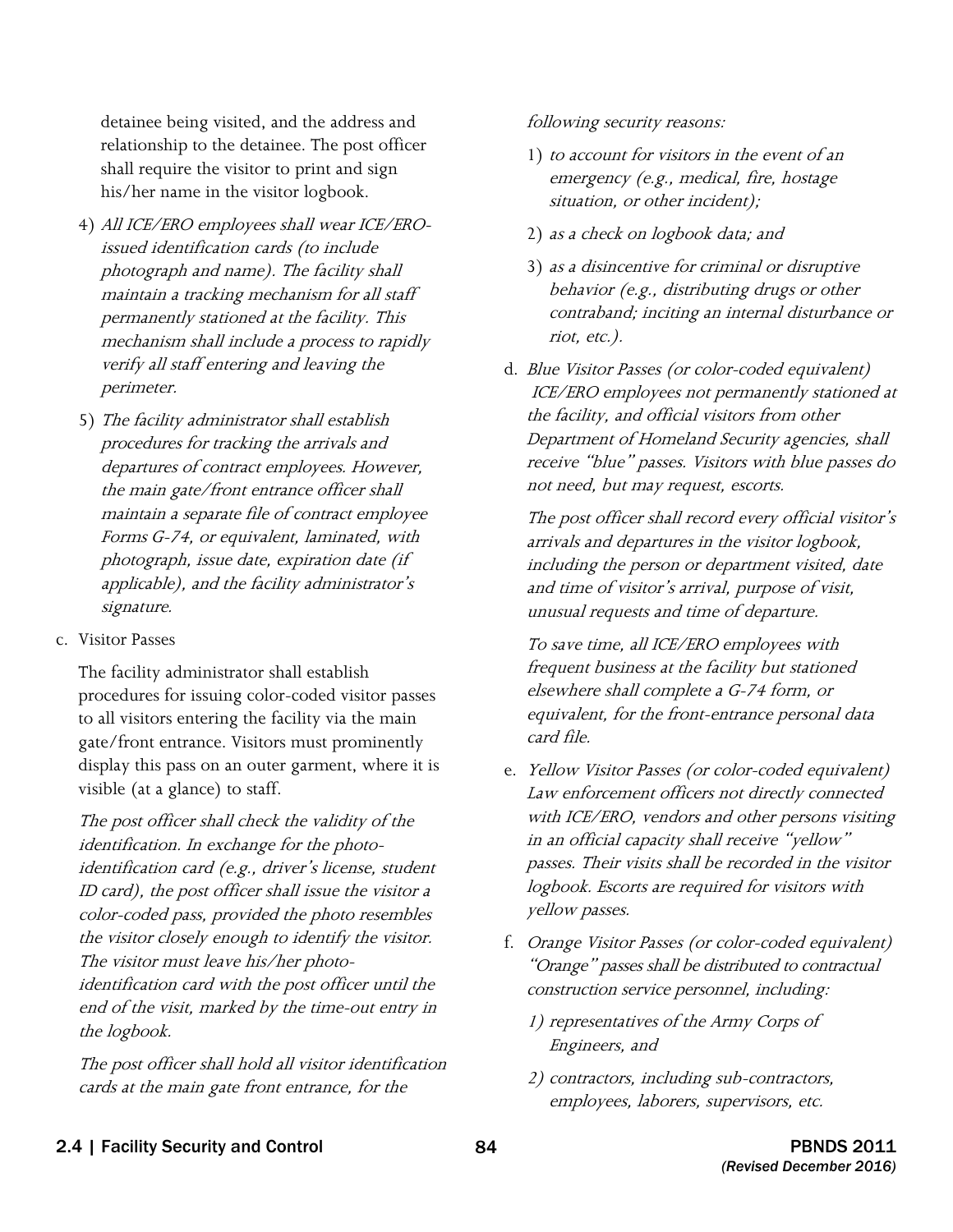Each facility administrator shall require such persons to identify themselves, consistent with the photo-ID requirements stated above in the standard, and shall devise procedures for issuing construction visitor passes, including requirements for each visitor to display his/her pass. Procedures will also provide for a listing of facility areas where construction visitors are authorized to be present and to work. Visitors with orange visitor passes must be escorted.

 required for visitors with red passes. g. Red Visitor Passes (or color-code equivalent) Non-official persons visiting detainees or visiting the facility, regardless of affiliation, shall receive "red" passes. The post officer shall enter their visits in the visitor logbook as specified under the "Record" section of this standard. Escorts are

If a visitor leaves the facility without surrendering the visitor pass and retrieving his/her identification card, the post officer shall photocopy the identification card and attach it to a memo to the shift supervisor stating the:

- 1) visitor's name;
- 2) visitor's title (if applicable);
- 3) person or department visited;
- 4) time the pass was issued;
- 5) reason for not retrieving the pass from the visitor and/or not returning the identification card; and
- 6) other relevant observations (for example, suspicious or emotionally charged behavior, use of rude language, demeanor).

The main gate front-entrance assigned staff member must account for all visitor passes when coming on duty, immediately reporting any discrepancies to the shift supervisor. The post officer is also responsible for monitoring the inventory of visitor passes and identification

cards, and reporting to the shift supervisor any unusually long visits (as indicated by an identification card which has yet to be retrieved and/or a missing visitor's pass which has yet to be returned).

#### 2. Vehicle Entrance

a. Identification

 The main-gate front-entrance assigned staff driver's license of the driver entering into the member shall control all (vehicle) traffic entering and leaving the facility. The officer shall check the facility, regardless of purpose (e.g., visit, delivery), and may require proof of insurance, especially for vehicles to be driven on the grounds. The officer will also check the identification of every passenger in the vehicle. The officer may admit the vehicle only if the license and insurance are valid. While the driver is within the facility's secure perimeter, the officer shall hold the driver's license or identification of every person entering the facility, as specified under the "Visitor Passes" section in this standard.

b. Vehicle Log

The post officer shall log the following information regarding every vehicle: tag number, driver's name, firm represented, purpose of the visit, (e.g., repairs, delivery, etc.), vehicle contents, date, time in, time out and facility employee responsible for the vehicle on-site.

- c. Controls
	- 1) The main-gate front-entrance assigned staff member shall search the vehicle before it enters or leaves the facility, both to prevent the introduction/removal of contraband and to prevent the vehicle's use as a means of escape. All drivers making deliveries must submit to a personal search and questioning about firearms, munitions, knives, ropes, jacks, narcotics and other items considered contraband. (For more detailed information,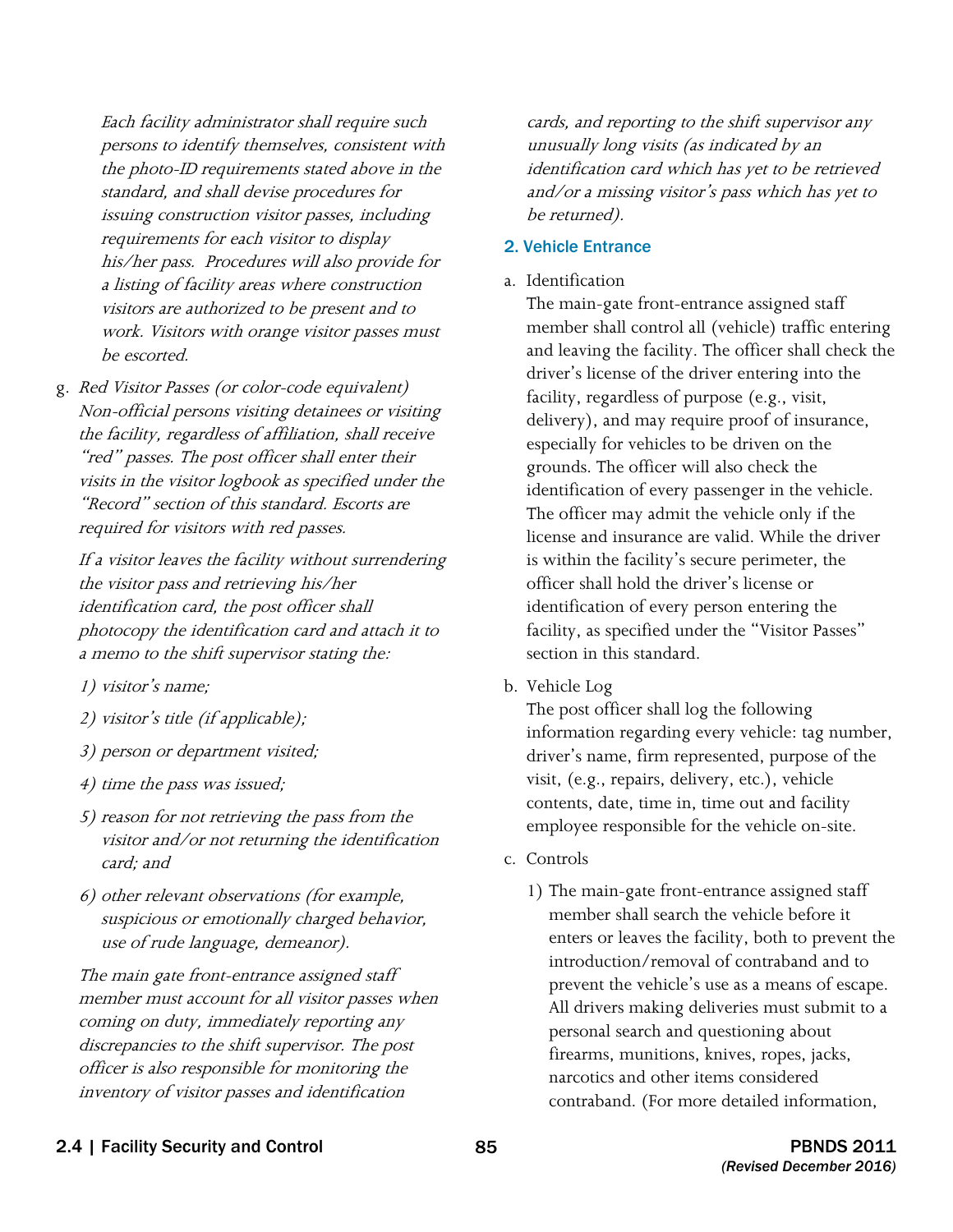see standard "2.3 Contraband").

- 2) Any article posing a threat to the facility's security shall be held at the gate or removed from facility grounds. The driver of a delivery vehicle may be accompanied by one or more coworker(s), but not by unauthorized passengers.
- 3) The facility employee responsible for vehicle oversight shall, as escort:
	- a) walk behind the vehicle;
	- b) directly supervise loading and unloading;
	- c) retain the ignition keys, never leaving them in the vehicle; and
	- secure toolboxes, ladders, etc., before d) close windows, lock doors and trunks, leaving the vehicle unattended.
- 4) Before approaching the exit gate, the driver shall stop at a spot designated. The gate operator shall not allow the vehicle to depart until he/she is satisfied that neither the driver nor the escorting officer is under duress. With that established, officers shall again search the vehicle. If a thorough search is impossible to conduct, the vehicle shall be unloaded or held pending completion of the next official count. If the vehicle or vehicular equipment must remain inside the compound overnight, staff shall render it inoperable.
- 5) If the post officer has doubts about a person's identity, he/she shall not permit the person to exit, pending positive identification.
- 6) Staff shall handle any legal or special mail delivered to the facility for detainees in accordance with standard "5.1 Correspondence and Other Mail"

### D. General Population Housing Units

### 1. Post Orders and Housing Records

For each housing unit, the facility administrator shall establish written post orders with step-by-step

procedures, in accordance with standard "2.9 Post Orders." Those post orders shall require that housing officers maintain a housing unit log for recording information regarding routine unit operations, as well as unusual and emergency incidents.

Housing unit post orders shall follow the event schedule format, for example, "0515—Lights on" and shall direct the assigned staff member to maintain a unit log of pertinent information regarding detainee activity.

The shift supervisor shall visit each housing area and initial the log on each shift at least once per tour.

### 2. Supervision and Communication

Security officer posts shall be located in or immediately adjacent to detainee housing units to permit officers to see or hear and respond to emergency situations. Personal contact and interaction between housing staff and detainees shall be expected and required.

 As prescribed by standard "2.9 Post Orders," staff shall observe, supervise and control movement of detainees from one area to another. No detainee may ever be given authority over, or be permitted to exert control over, any other detainee.

The facility administrator, designated assistant facility administrator, supervisors and others designated by the facility administrator shall be required to visit all housing units weekly at minimum to observe living conditions and interact informally with detainees. Such visitors shall record their visits by initialing the housing unit log.

### E. Special Management Unit (SMU)

Because Special Management Units are inherently among the most secure areas of any detention facility, special security and control measures are required for these units.

### 1. Control of Contraband and Tools

Every facility administrator shall establish a written policy and procedures to secure the SMU from

2.4 | Facility Security and Control 86 86 PBNDS 2011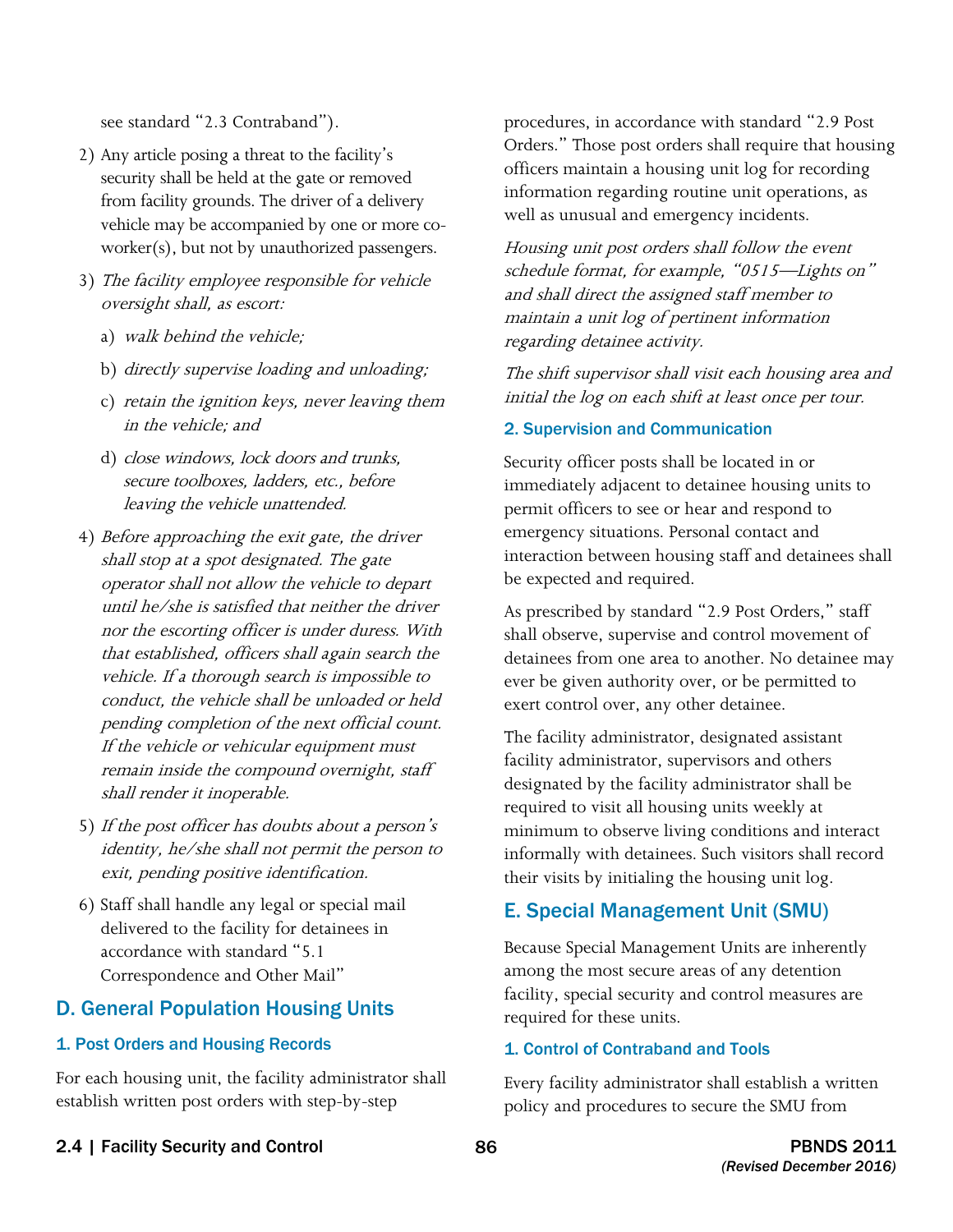contraband. port.

Items allowed to enter SMUs shall be kept to an absolute minimum. Any item allowed into the unit, including laundry, commissary, food carts and personal property, shall be thoroughly inspected and searched to prevent the introduction of contraband.

In the event that it becomes necessary to introduce tools into the unit, special care shall be taken. Prior to entering, all tools shall be inventoried by the special housing officer. Tools shall be identified and checked against the inventory upon departing to ensure that no tools, hazardous objects, or materials are left in the unit.

### 2. Control of Entrances

In facilities with the ability to do so, the SMU entrance in regular use shall have a sally port, which shall be operated so that the inner and outer doors cannot both be open simultaneously. Officers on the inside and outside shall independently check the identification of every person going in or out, and each officer must positively confirm a person's identity before allowing him/her through the door.

Also, in accordance with written procedures established by the facility administrator, these officers shall take precautions to ensure that the person requesting entry or exit is not doing so under duress.

#### 3. Control of Food Carts

Food carts shall be securely locked before leaving the food service area for delivery to the SMU. If this is not possible, a staff escort is required.

#### 4. Control of Keys

 the SMU or SMU visiting area shall have keys to the Staff assigned to the SMU or SMU visiting area shall have keys to the inner door(s) of the sally port, but not to the outside door(s). Conversely, staff outside sally port's outer door(s) but not the inner door(s). Under no circumstances shall one individual hold keys to both the inner and outer doors of the sally

### F. Security Inspections

### 1. Required Written Security Inspection Procedures

Each facility shall establish a comprehensive security inspection system that addresses every area of the facility, specifically including the perimeter fence line and other areas specified below in the standard.

Frequent unannounced security inspections shall be conducted on day and night shifts to control the introduction of contraband; identify and deter sexual abuse of detainees; ensure facility safety, security and good order; prevent escapes; maintain sanitary standards; and eliminate fire and safety hazards. Each facility shall prohibit staff from alerting others that these security inspections are occurring, unless such announcement is related to the legitimate operational functions of the facility.

Each officer who assumes a post assignment shall conduct a security check of the area, record the results in the post logbook, and prepare and submit maintenance work requests as necessary.

 inspection plan shall also provide guidelines for Documentation of all daily inspections—shift, area and post—is required. Completed inspection forms, along with the schedule of inspections shall be submitted to the Chief of Security. The daily security-feature checks and for reporting security concerns, vulnerabilities and inconsistencies, such as inoperable security cameras.

The facility administrator shall identify the staff member responsible for the oversight of the facility's daily security inspection process.

Normally, the shift supervisor (or equivalent) shall handle this responsibility, under the Chief of Security (or equivalent). The shift supervisor or designee shall review all search and inspection documentation.

The shift supervisor or designee shall report recurrent maintenance work problems to the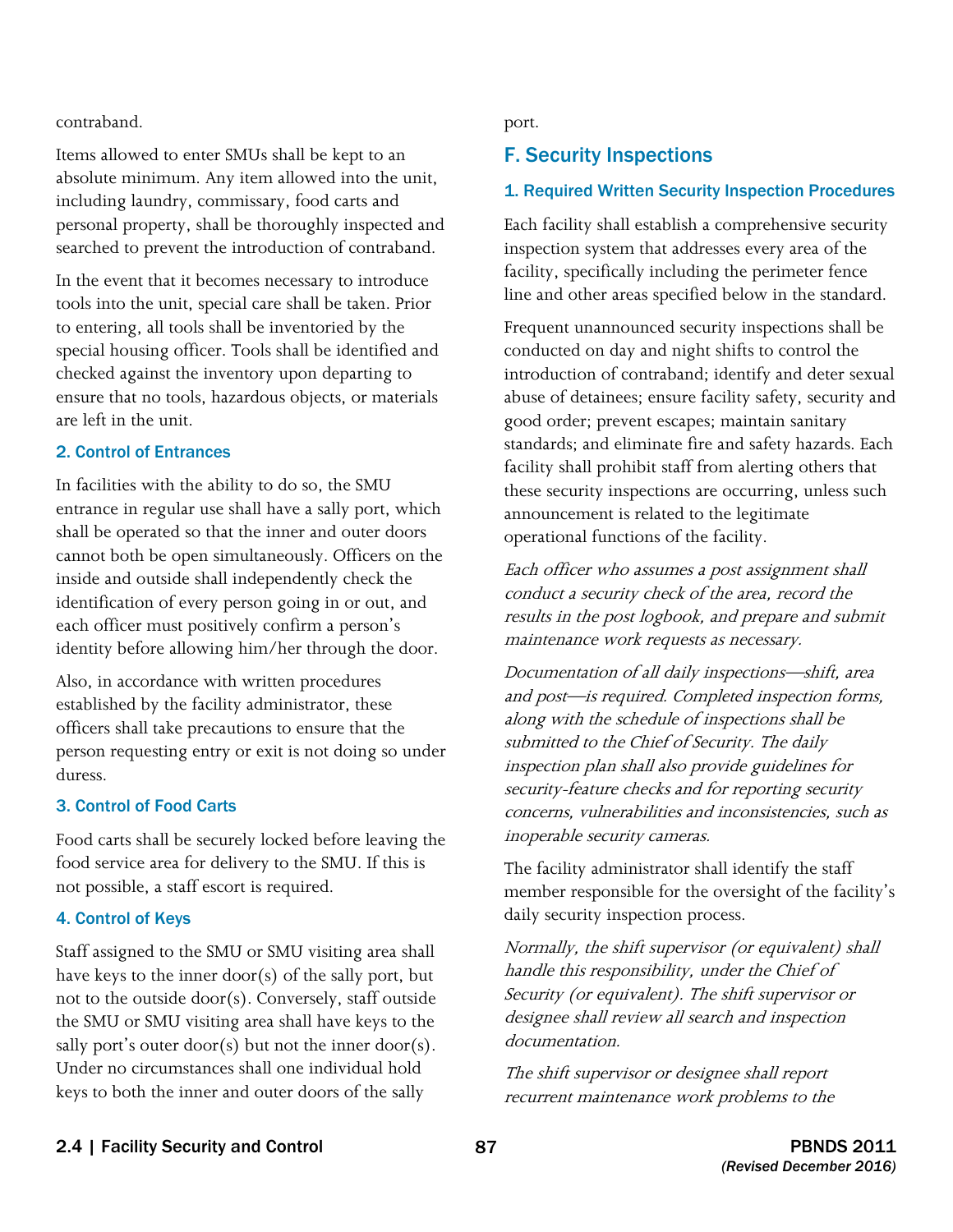department head and/or assistant facility administrator. Such problems include, for example, unresponsiveness to work orders, failure to take corrective action, and/or failed attempts to resolve a problem within a reasonable timetable.

#### 2. Perimeter Inspections

Perimeter inspections shall occur frequently, but at irregular times, as follows.

- a. Walls, fences and exits, including all outside windows shall be inspected for defects at least once per shift, and perimeter alarm systems shall be tested daily.
- b. Once per shift or daily, at the facility administrator's discretion, locations on the grounds shall be inspected where detainees could arrange for visitors to leave contraband.
- c. Daily along the perimeter fence, checked by the assigned staff member(s):
	- 1) walking the entire fence line; checking the tension wire and binding straps and all hardware attached to the poles to ensure tautness; examining wings for cut links; and testing the links fastening the sides of the fence bottom to the fence; and
	- is insufficient to activate the alarm, the facility 2) simulating a detainee's climbing the fence by pulling on the fence. (Jerking the fence back and forth does not simulate climbing and is an insufficient simulation.) In a functional alarm system, the pull-test shall activate the alarm, after which staff shall immediately notify the control center of the need to reset the alarm. In the event that the fence-climbing simulation administrator shall be immediately notified so as to take corrective action.
- Security shall check the fence monthly, d. The facility maintenance supervisor and Chief of documenting the results in the shift supervisor's daily log.

#### 3. Housing Units

 policy and procedures for housing unit and personal area searches and the use of canine units. Canine units may be used only for contraband detection. Canine units shall not be used for force, control or intimidation of detainees (see standard "2.15 Use of Each facility administrator shall establish a written Force and Restraints").

a. Searches of Detainee Housing Areas Staff may search a detainee's housing area and personal items without prior notice, without detainee approval and without the detainee being present. Housing area searches shall take place irregularly, so as not to establish a predictable pattern.

For a cell search, staff shall remove the detainee from the cell. Staff must pay particular attention to plumbing facilities, ventilators, beds, bedding, tables, chairs, books, etc., and be on the alert for contraband in false bottoms, hidden compartments, hollow legs, etc.

After the search, staff shall restore all items as close as possible to their original order.

b. Search Log

Each housing unit, including the SMU, shall document cell and area searches in a search log that registers the date, time and findings, including location where contraband was found, type of contraband and the searching officers' names.

#### 4. Searches of Utility Areas

Staff shall conduct irregular searches of storage and supply rooms, plumbing accesses, walls (particularly around ventilators and windows), lighting and plumbing fixtures, drains, etc., in the housing areas. These searches shall occur at least once per shift.

#### 5. Searches of Shops and Buildings

Assigned staff shall routinely inspect all areas of the facility, at odd hours, according to no fixed